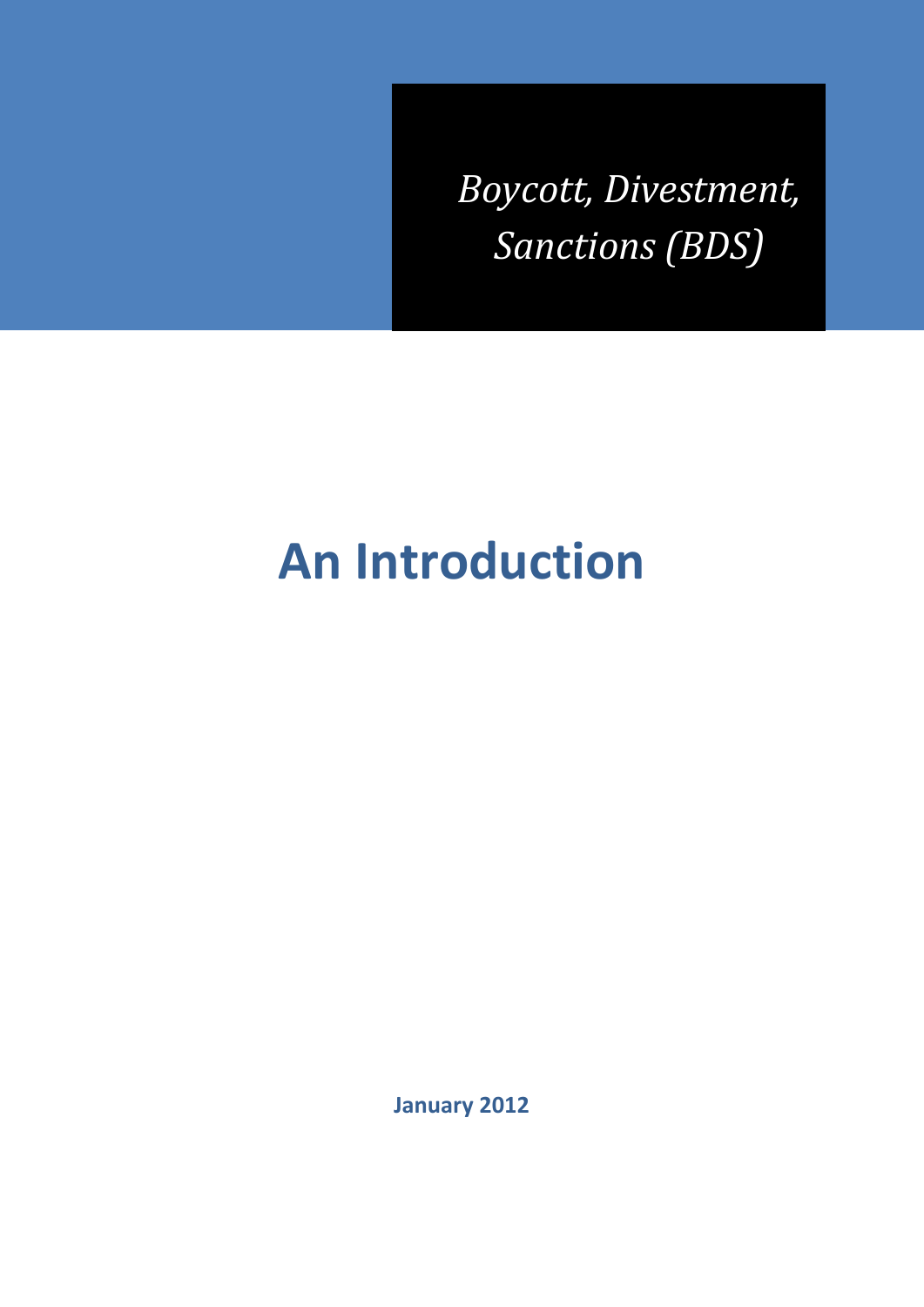# **Table of Contents**

*This Introduction to BDS has borrowed from the writings of Jon Haber, Julie Bernstein, the JCPA, DJ Schneeweiss, The Reut Institute, NGO Monitor, Peter Wertheim and the ECAJ, Irwin Cotler and others, who have written cogently on this subject and contributed significantly to the development of global understanding of the nature of BDS and the most effective means to combat it.*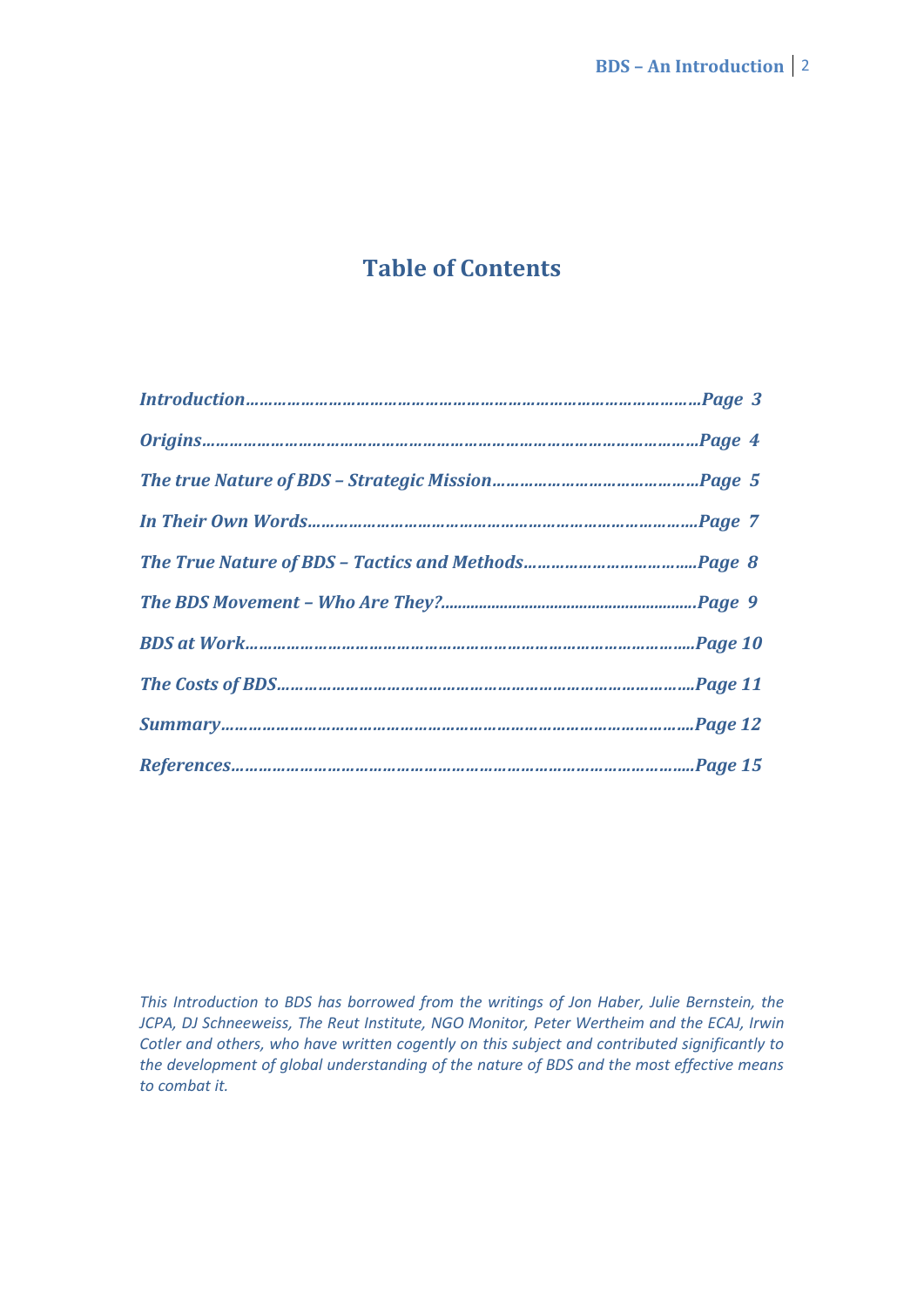#### *Introduction*

The modern ideological assault on Israel began in earnest at the 2001 UN Conference Against Racism in Durban. Driven by NGOs in the Middle East and throughout the world, and fuelled by a continuous flow of inaccurate charges of human rights violations and malicious comparisons of Israel to apartheid South Africa and even to Nazi Germany, this campaign willfully distorts the history and national aspirations of the Jewish people, ignores and often denies the legitimate right of Israel to defend itself from terror and carry out the normal functions of a sovereign state.

Increasingly, these attacks on Israel have carried a false imprimatur of international law, in which misinformation is used to pass resolutions in international bodies accusing Israel of violating universally accepted conventions and norms. Such attacks are then used as a basis for justifying international isolation, economic sanction, and the prosecution of Israeli officials. Frequently, deficiencies in Israel's record are exaggerated while those of its adversaries are minimized or ignored. The many ways in which Israel has sought peace with its neighbours and to comply with international norms and conventions, as well as the ongoing hostility, absolutism and violence cultivated and deployed against Israel by its enemies, tend to be minimized or overlooked entirely.

It is within this framework, in which Israel is repeatedly blamed regardless of the truth, that

*The danger of the movement lies less in the short-lived impact of specific actions; rather, unless effectively countered, over time it may have the corrosive effect of changing the culture of political discussion surrounding Israel*

anti-Israel activists have developed BDS (Boycott, Divestment, Sanctions) as a tactic to mobilize action to isolate Israel internationally and undermine its legitimacy and its ability to conduct normal international exchanges. Common to most BDS calls are distortions and outright fabrications of facts, misrepresentations of international law, and a false assertion that the proffered action somehow will further the realization of Palestinian rights. Often, the very existence of a state for the Jewish people is presented as a moral stain on international society, with the obvious corollary that Israel's demise is an outcome to be desired and promoted.

The spheres and arenas in which the BDS movement operates include, but are not limited to, campus and academia, churches, civic institutions, the corporate world (particularly investment houses), labor unions and culture and the arts. The danger of the

movement lies less in the short-lived impact of specific actions in these various spheres; rather, unless effectively countered, over time it may have the corrosive effect of changing the culture of political discussion surrounding Israel, making it harder for people of goodwill to publicly support the Jewish state. If support for Israel begins to be seen as normatively questionable, this could also provide fertile ground for the growth of anti-Semitism.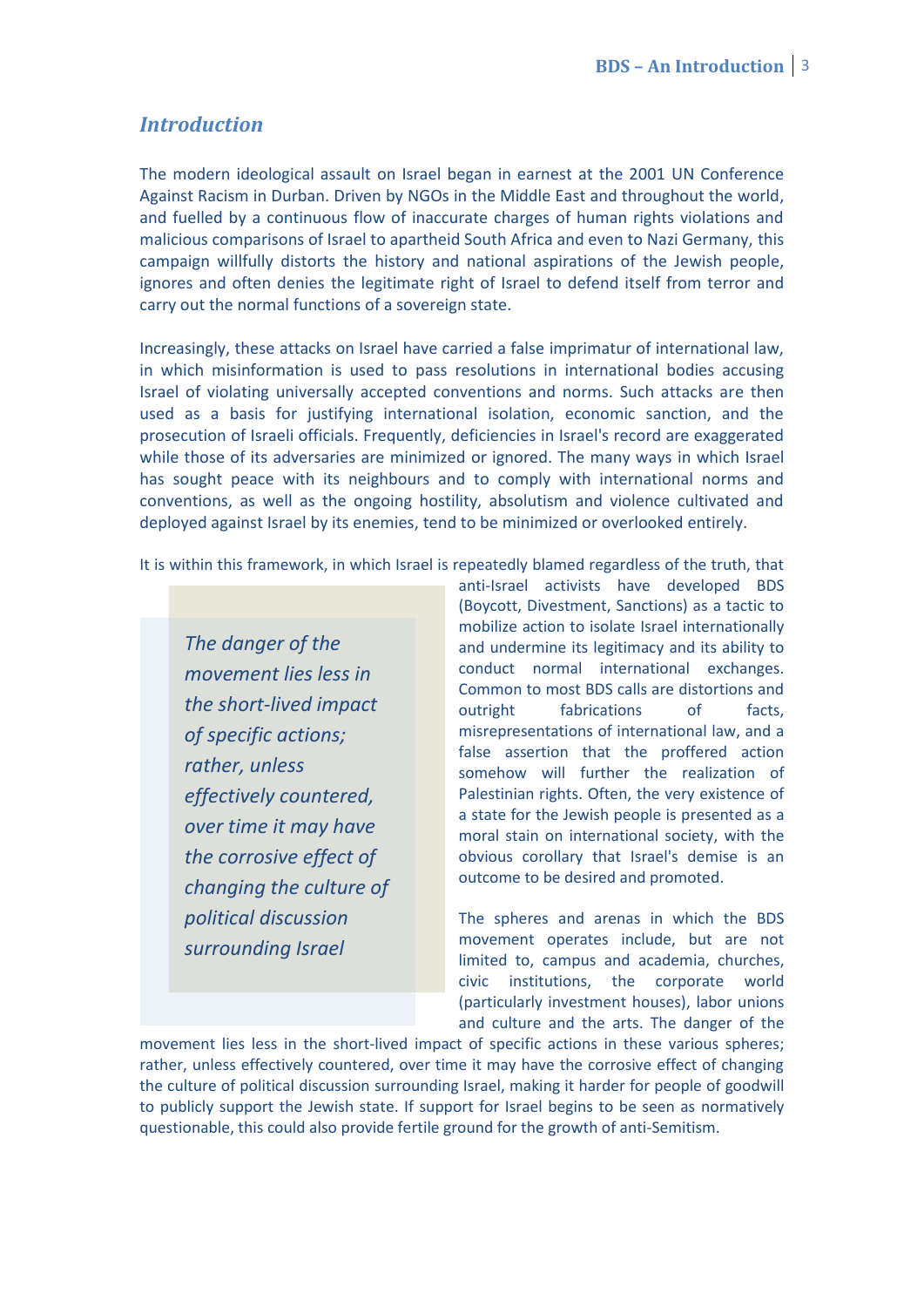# *Origins*

The BDS "movement" began in 2001 at the now-notorious United Nations Durban conference, where anti-Israeli forces hijacked an event originally designed to deal with the global fight against racism, turning it into an unprecedented hate-fest targeting the Jewish state.

While the media at the time covered the hijacking of Durban's official UN conference, less attention was paid to the associated meeting of Non-Governmental Organizations (or NGOs) which brought together for the first time many disparate anti-Israel organizations from around the world. It was at this NGO meeting that the "Apartheid Strategy", a propaganda campaign designed to "brand" Israel as the heir of Apartheid South Africa, was born. The tactic developed to implement this strategy and give it concrete expression and political purpose would be that of Boycott, Divestment and Sanctions (BDS).



*Call for… adoption of all measures… employed against the South African Apartheid regime (Article 418)*

*Call for the launch of an international anti Israeli Apartheid movement as implemented against South African Apartheid through a global solidarity campaign network of international civil society (Article 424)*

*Impose a policy of complete and total isolation of Israel as an apartheid state...the imposition of mandatory and comprehensive sanctions and embargoes, the full cessation of all links (diplomatic, economic, social, aid, military cooperation and training) between all states and Israel (Article 425)* 

Most current BDS campaigns claim the "movement" originated with the 2005 call from "Palestinian civil society" to engage in boycotts and divestment. While this may simply be a way to make the long string of losses they experienced during the early years disappear, the 2005 call engineered and published on July 9th of that year by a coalition of 170 Palestinian organizations in Israel, the Palestinian Authority and overseas, entitled "The Palestinian Civil Society Calls for Boycott, Divestment and Sanctions Against Israel" also allows BDS proponents both to blur their toxic association with the 2001 Durban Conference and to present themselves as responding to a genuine call for assistance and mobilization from within Palestinian society. The truth, however, is a little different.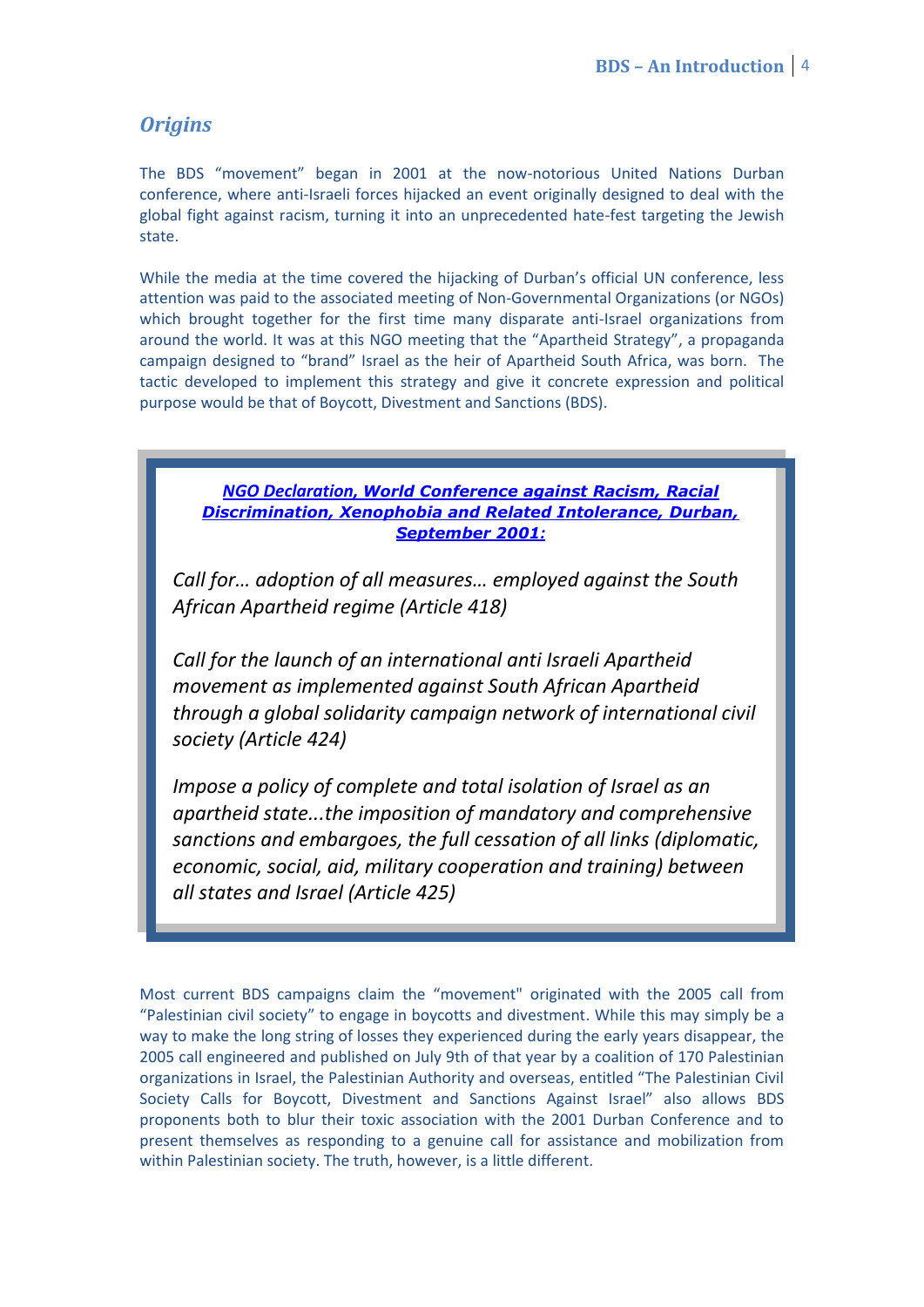*The notion of BDS welling up from the Palestinian grassroots certainly gives the "movement" more credibility than its real origin at the long-discredited UN's 2001 Durban I "anti-racism" conference. But a quick look at who makes up the 170 organizations listed in the boycott call reveals some interesting details. Firstly, the organization that tops the list of supporting "Unions, Associations, Campaigns" is the Council of National and Islamic Forces in Palestine, a coalition that includes Hamas, the Popular Front for the Liberation of Palestine and some of the more violent sub-sets of Fatah. While it is possible that everyone signing the list did so out of unvarnished solidarity, it is also appropriate to note that it is probably much easier for the Islamic Forces Council to get the Palestinian Dentist's Association to agree to its requests, rather than vice versa. Also, it turns out that at least 10-15% of the signatories come from organizations outside Israel and the territories, including over 20 organizations from surrounding countries (13 from Syria, 6 from Lebanon and 2 from Jordan) and another 9 from Europe or North America. Now it may be that some or all of these are refugee or diaspora groups, but given the large Syrian contingent in the boycotters' roster, the notion that we're talking entirely about un-coerced volunteers becomes questionable. The potential that this "Civil Society" boycott call arises from coercion within Palestinian society or even reflects a manufactured image of civil society organizations which are actually fronts for terror and other political groups (as opposed to being a consensus welling up from the grass roots) also points out an interesting paradox. The claim that Israel uniquely deserves the BDS treatment is, to a certain extent, based on Israel supposedly being exceptional with regard to its level of human rights abuses. And yet the organizations making the boycott call can only be seen as legitimately representing Palestinian civic society if Israel's "repression" does not extend to eliminating such civic space in both Israel and the territories.*

#### *The True Nature of BDS – Strategic Mission*

The objective of the BDS campaign, regardless of the naïve and well-intentioned wishes of some of its supporters, is to to brand Israel a criminal state, isolate it internationally and thus clear the way for its eventual destruction. BDS thus forms an operational part of the broader ideological assault on Israel's legitimacy, a hallmark feature of which is the criminalization of the very existence of the state, divorced from any specific policy or action.

The Palestinian Campaign for the Academic & Cultural Boycott of Israel (PACBI), a key arm of the BDS campaign, has defined the objectives of BDS as follows: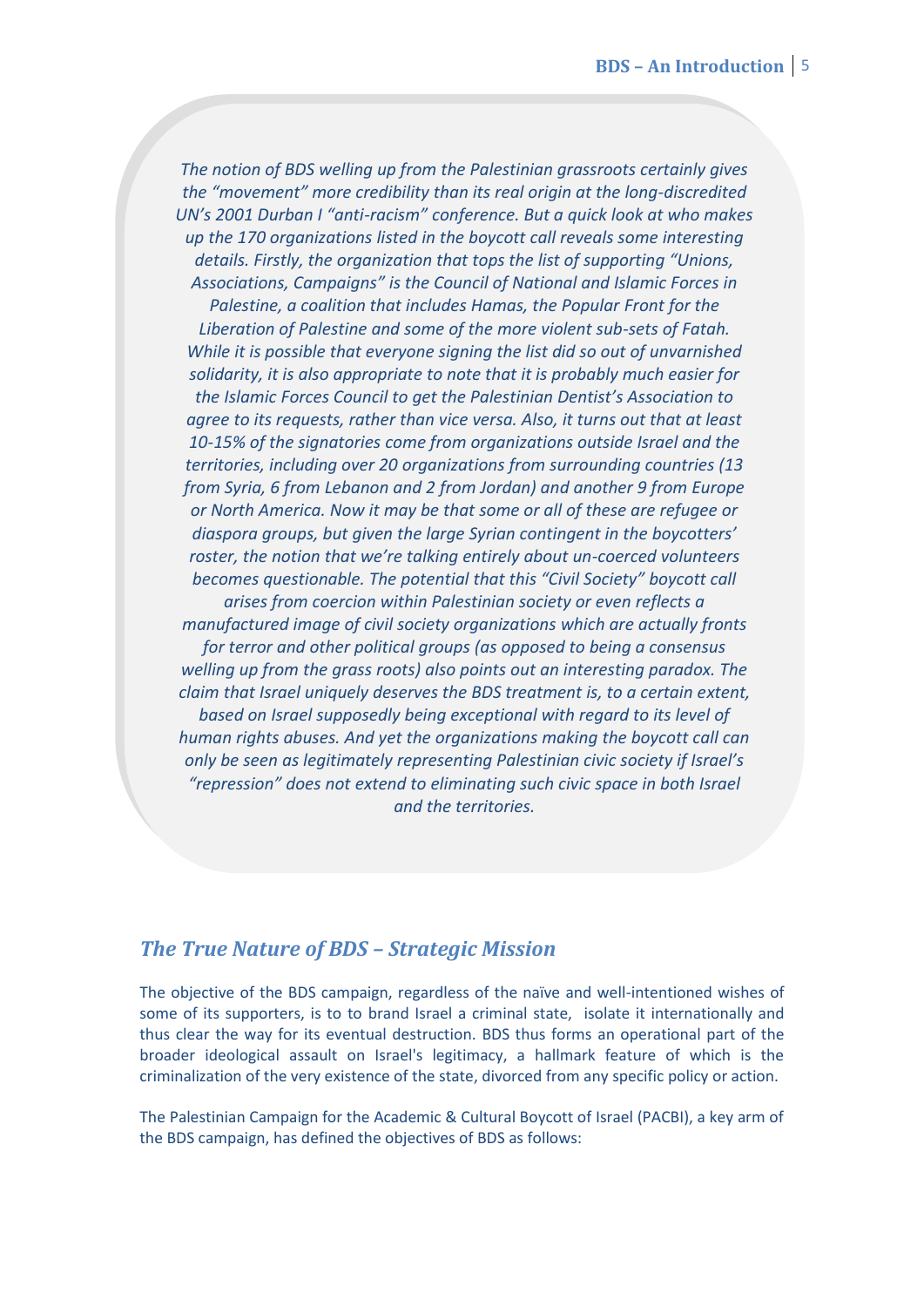- 1. Ending Israel's occupation and colonization of all Arab lands and dismantling the Wall;
- 2. Recognizing the fundamental rights of the Arab-Palestinian citizens of Israel to full equality; and
- 3. Respecting, protecting and promoting the rights of Palestinian refugees to return to their homes and properties as stipulated in UN resolution 194.

It is important to deconstruct these demands so as to understand their true import:

1. "all Arab lands"

• This statement, which fails to define the parameters of the term "all Arab lands," leaves wide open the likelihood that the proponents are not arguing for Israel to retreat to the 4 June 1967 lines, but rather that its very existence within the 1949 ceasefire lines is in itself an occupation which must be ended. The intentional vagueness of the formula is a well-established tool of anti-Israel propagandists designed to cloak their true agenda in terms easily palatable to western ears.

2. "fundamental rights of the Arab-Palestinian citizens of Israel to full equality"

 Arab-Palestinian citizens of Israel, or Israeli-Arabs, already have the same *civil* rights as Jewish Israelis under Israeli law. Therefore, this statement suggests the

*BDS in practice rejects the internationallyendorsed principle of two states for two peoples*

proponents are asserting Palestinian *national* rights to self-determination throughout the State of Israel, thus challenging the legitimate Jewish character of the state.

3. "the rights of Palestinian refugees to return to their homes and properties as stipulated in UN Resolution 194"

- The demand for a "right to return" is a euphemism for dissolving the State of Israel as the sovereign nation-state of the Jewish people through demographic means.
- UN General Assembly Resolution 194, which was passed near the end of the 1948 Arab-Israeli War, addresses ways to handle the refugee challenges created in that war. The resolution does not use "rights language," saying only that the refugees "should" (not "must") be allowed to return to their homes. The resolution neither affirms nor denies that this is a matter of right. Moreover, Resolution 194 *does not* support an unconditional return. Rather, it implies that in order to return, the refugee must be willing to live at peace.
- Full implementation of the demand for a "right to return" is a prescription for continued bloody conflict, not peace, insofar as it would grant a permanent Palestinian claim on the State of Israel, in effect both subverting and inverting the peacemaking principle of two states for two peoples into a two states for one people absurdity. Such an eventuality would rightly be opposed by an overwhelming majority of Israelis.

Thus, even as it presents its objectives in terms of Palestinian rights, BDS in practice rejects the internationally-endorsed principle of two states for two peoples and is at odds with the global consensus recognizing Israel's right to exist specifically as the nation-state of the Jewish people, as legitimately created under international law and the UN Charter.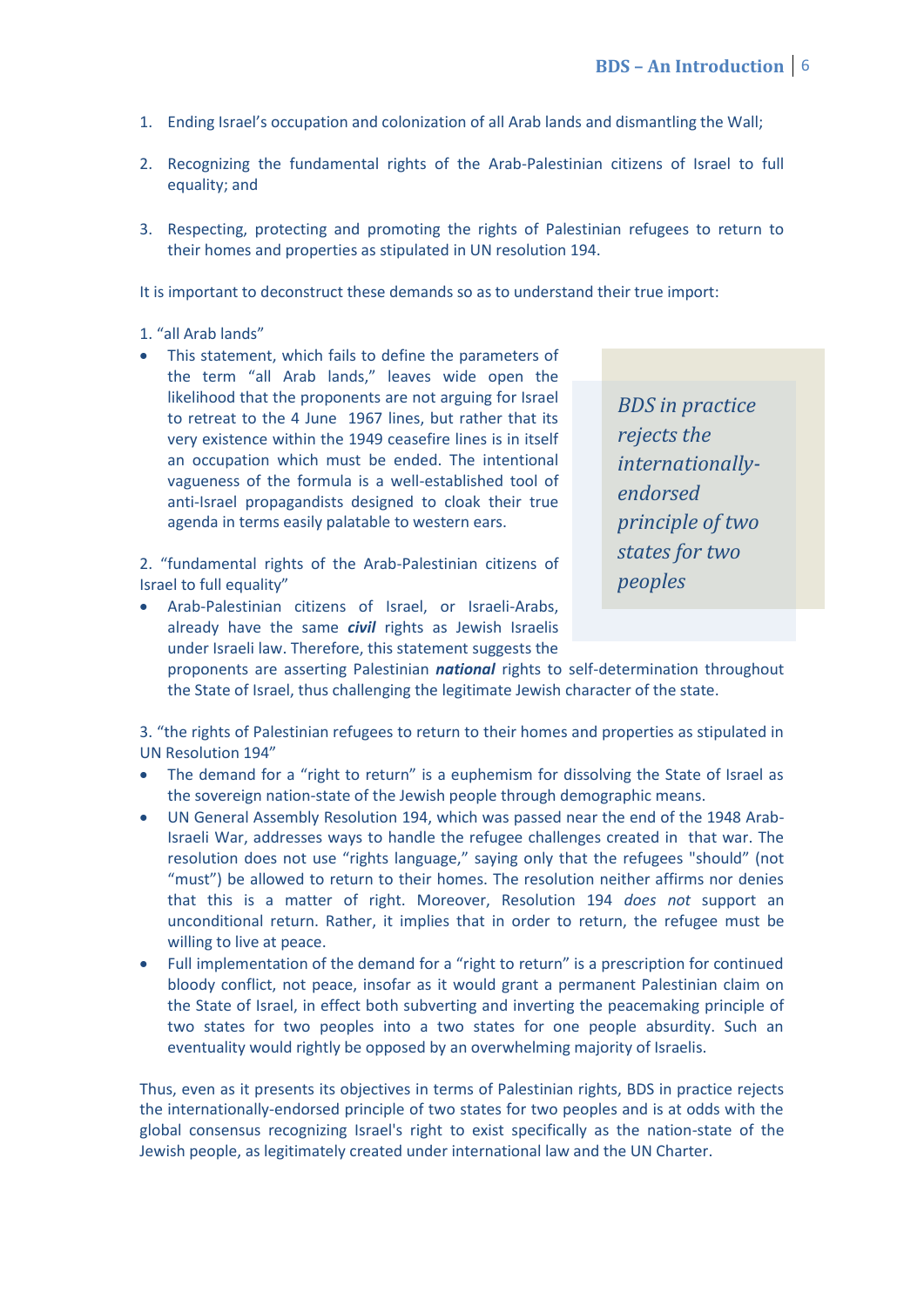### *In Their Own Words*

- In an article entitled 'Our South Africa Moment has Arrived,' Omar Barghouti writes that, "The conceptual origins of Israel's unique form of apartheid are found in Zionism, a racist European ideology that was adopted by the dominant stream of the Zionist movement in order to justify and recruit political support for its colonial project of establishing an exclusive Jewish state in historic Palestine." [\(Scottish PSC,](http://www.scottishpsc.org.uk/index.php?option=com_content&view=article&id=2854:-our-south-africa-moment-has-arrived&catid=299:analyses&Itemid=200222) 03/19/09).
- Dr. Haider Eid, lecturer at Al Aqsa University in Gaza and activist for the one-state solution ,argues that, "With pressure imposed by the international community through a BDS campaign *a la* anti-Apartheid campaign which brought Apartheid South Africa to an end, we believe that Israel itself can be transformed into a secular democratic state after the return of 6 million Palestinian refugees who were ethnically cleansed in 1948, a state for ALL of its citizens…therefore, we think that one of the major tools of the struggle towards a secular democratic state is BDS." [\(Electronic Intifada,](http://intifada-palestine.com/2009/11/dr-haider-eid-on-bds-movement/) 11/18/09). Ahmed Moor: "So BDS does mean the end of the Jewish state…I view the BDS movement as a long-term project with radically transformative potential… the success of the BDS movement is tied directly to our success in humanizing Palestinians and discrediting Zionism as a legitimate way of regarding the world." [\(Mondoweiss,](http://mondoweiss.net/2010/04/bds-is-a-long-term-project-with-radically-transformative-potential.html) 04/22/10).
- **M** Writing in the context of Israeli Apartheid Week, Ronnie Kasrils, former activist against the apartheid regime in South Africa and supporter of BDS, argues that "BDS represents three words that will help bring about the defeat of Zionist Israel and victory for Palestine." [\(Media Monitor Network,](http://world.mediamonitors.net/content/view/full/60684/) 03/17/09).
- American academic and supporter of the one-state paradigm and the BDS Movement Virginia Tilley writes that, "A coordinated movement of divestment, sanctions, and boycotts against Israel must convene to contain not only Israel's aggressive acts and crimes against humanitarian law but also, as in South Africa, its founding racist logics that inspired and still drive the entire Palestinian problem." [\(Scottish PSC,](http://www.scottishpsc.org.uk/index.php?option=com_content&view=article&id=2864:salim-vally-the-campaign-to-isolate-apartheid-israel-lessons-from-south-africa&catid=299:analyses&Itemid=200222) 04/06/09).
- BDS does not aim for either a one or₠two state solution, but for Palestinian rights... Whether that is in one state for both peoples or two sovereign, democratic states side by side has yet to be decided. The movement is consistently neutral on this, regardless of the diverse personal political views held by its various spokespeople [http://www.palestinechronicle.com/view\\_article\\_details.php?id=16985](http://www.palestinechronicle.com/view_article_details.php?id=16985)
- $\blacksquare$  "I clearly do not buy into the two-state solution... If the refugees were to return, you would not have a two-state solution. You would have a Palestine next to a Palestine, rather than a Palestine next to Israel."
	- See [http://www.youtube.com/watch?v=ifZLk6Ei9-U:](http://www.youtube.com/watch?v=ifZLk6Ei9-U)
- In another interview at the same link, Barghouti stated: "If the occupation ends, would that end our call for BDS? No it wouldn't."
- He wrote an even more damning piece in Electronic Intifada on 31 May 2009: "...people fighting for refugee rights like I am, know that you cannot reconcile the right of return for refugees with a two state solution. That is the big white elephant in the room and people are ignoring it - a return for refugees would end Israel's existence as a Jewish state.": http://electronicintifada.net/content/boycotts-workinterview-omarbarghouti/ 8263
- **Barghouti claims that these public statements are only his "personal" views, not** those of the global BDS movement which he leads. Yet Barghouti's views are in conspicuous conformity with those of other BDS leaders like Ali Abuminah and Ronny Kasrils.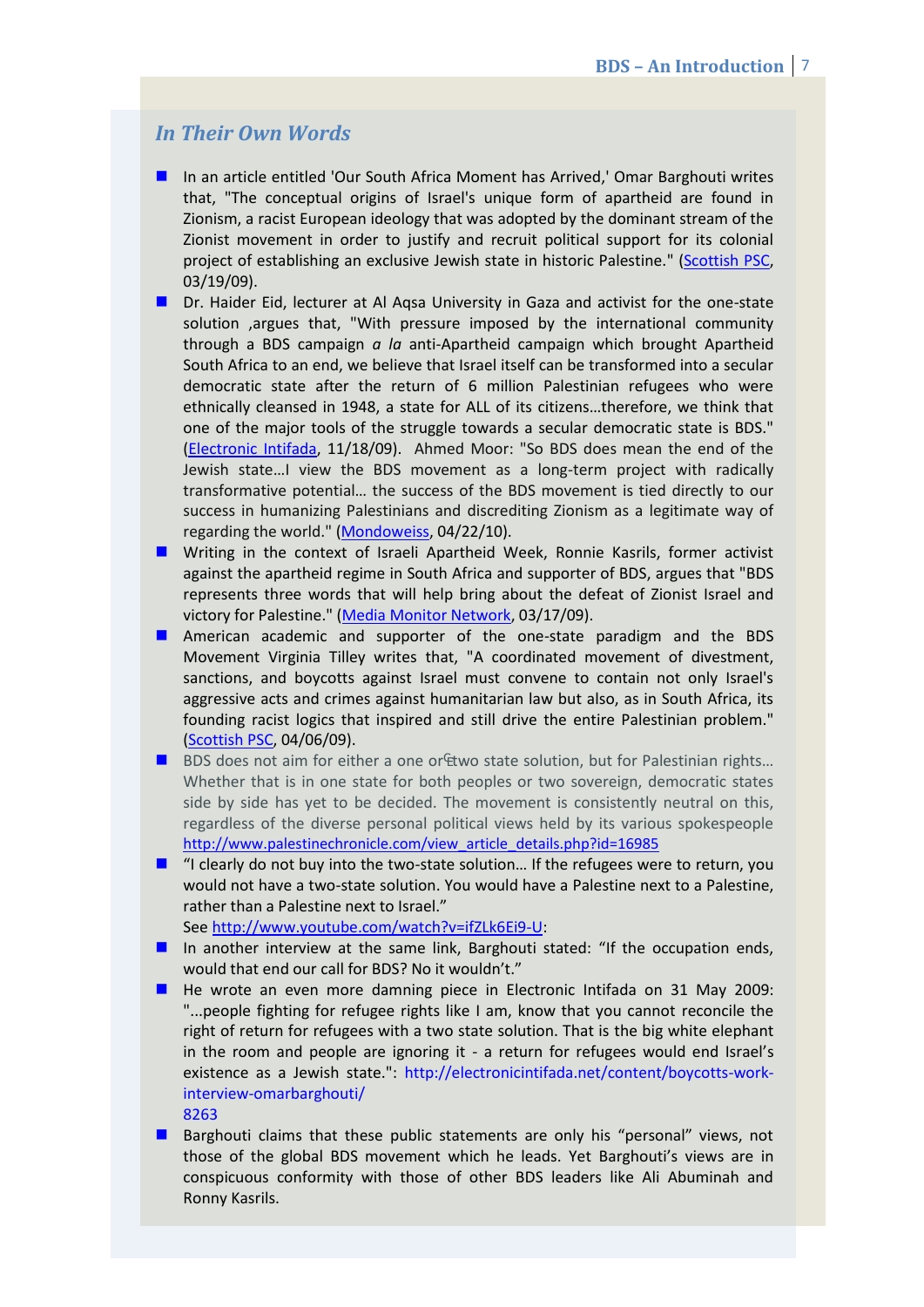# *The True Nature of BDS – Tactics and Methods*

In the service of the strategic objective of bringing about Israel's destruction, the BDS campaign focuses on establishing hostility to Israel and rejection of normal exchanges with it as a normative position in public and international affairs. It does so through a clear set of operational strategies and tactics.

The most fundamental of these is the repeated attempt by the BDS movement to insinuate itself onto mainstream civic organizations. When anti-Israel activists refuse to buy Israeli products they are simply making unremarkable personal choices. And organizations with names like The Palestinian Solidarity Campaign (PSC) or Students for Justice in Palestine (SJP) insisting that Israel be boycotted are rightly seen as partisan organizations playing out their own marginal agendas. But what if Leeds University, or the Presbyterian Church, or a respected union, a historic city or well-known retail chain took part in the BDS program? Well, that would allow anti-Israel activists to punch significantly above their weight, claiming that their efforts were supported by individuals and organizations far better known, and more highly regarded than the activists themselves. This then is the objective of BDS activists: to get their message to come out of the mouth of a well-known institution. This explains the tremendous efforts they have exerted trying to get such organizations on board and the even more extreme efforts made when an organization decides to jump off the BDS

*This then is the objective of BDS activists: to get their message to come out of the mouth of a wellknown institution*.

wagon. It explains the questionable tactics (including manipulation of civic organizations and outright fraud) adopted in many instances

Not only do BDS activists try to insinuate themselves into mainstream organizations, but they also endlessly instrumentalize famous and/or iconic figures (including and especially, if Jewish or if famous for having fought oppression in other countries) and any word they ever utter against Israel. South African activist and Nobel Peace Laureate Desmond Tutu is one of the most striking examples; former French Resistance Fighter and Diplomat Stephane Hessel is another and more recent one. This tactic also explains the intense effort (often verging on harassment) invested by BDS proponents to convince (indeed, often to bully) artists scheduled to travel and perform in Israel, to cancel their performances

This points us to the second defining quality of BDS operations: BDS is in large part a propaganda strategy. It's goal is to transform the political consensus regarding Israel, both through willfully misrepresenting everything about Israel and its circumstances, and through creating the impression that the BDS approach is both popular and gaining momentum. BDS activists regularly declare victory, even as their maneuvers are rejected time and again. Because the desire to punish Israel economically represents such a small minority of public opinion, publicity is often the only tangible "achievement" that BDS activists can point to. Their true objective is to infuse a campus or other institution with their "Israel equals apartheid" messaging, attempting to make this slander stick, even if boycott or divestment motions themselves get defeated (as they have been, time and time again). The value for the BDS movement of a union endorsement of BDS, say, apart from the ability to access the said union's members through endorsed mail-outs and so on, is not in the actual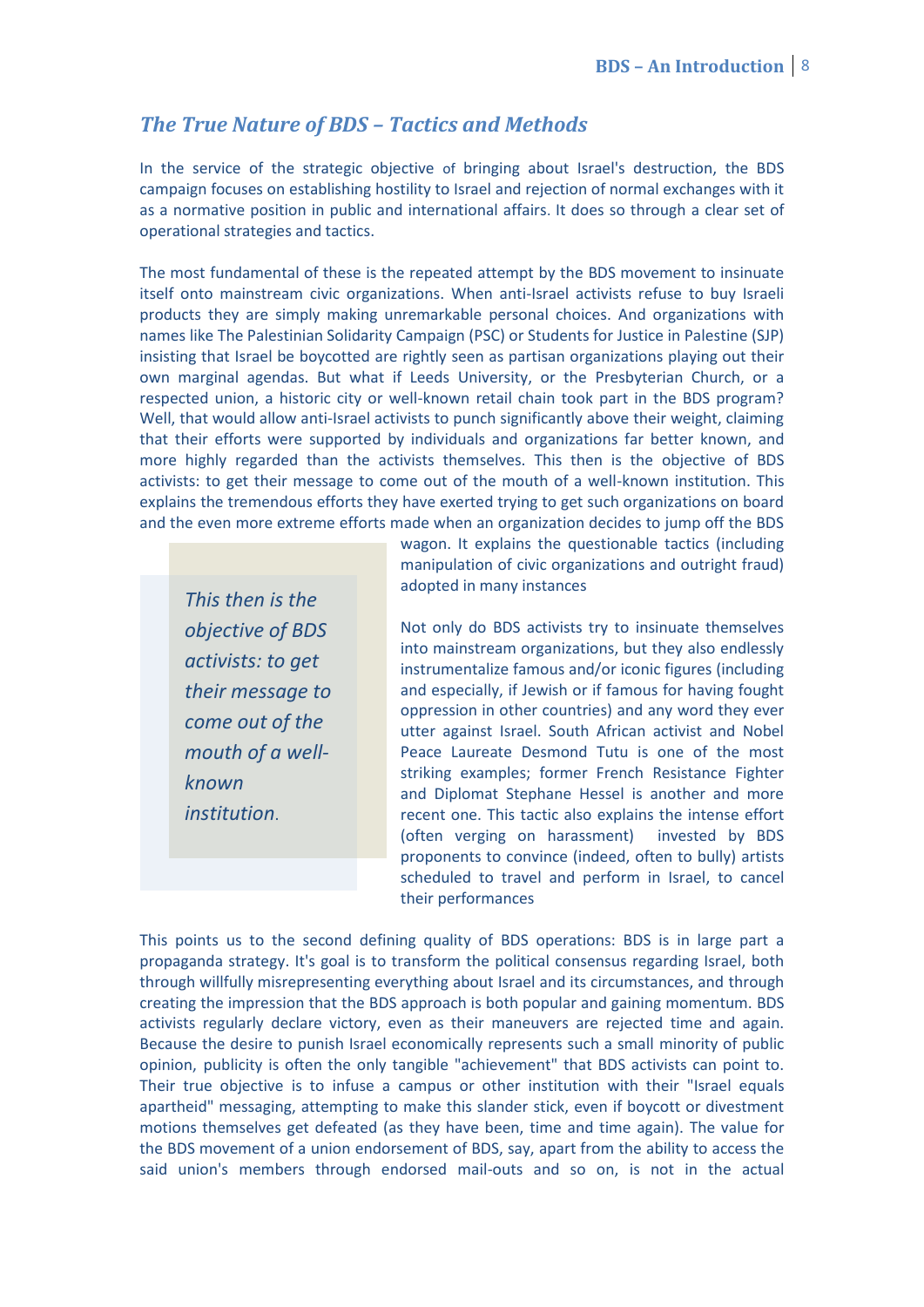implementation of a boycott of Israeli companies or institutions, but in the fact of the endorsement and the publicity and campaigning opportunities it provides.

BDS seeks to portray its platform as the only moral course of action available to people concerned about the plight of the Palestinians. It promotes a binary, black-and-white vision of the Middle East situation designed to define out of the discussion any nuance or possibility that Israel may have a case or a justification for its behavior, or, indeed, for existing at all.

BDS is presented by its advocates as a profoundly nonviolent popular resistance movement, adopting rights-based language, focusing on human rights, justice, international law and equality. They also stress that BDS strongly rejects all forms of racism, including anti-Semitism. The constant use of such rights-based, nonviolent and tolerant vocabulary is a strategy designed to blur the lines between legitimate criticism on the one hand (the way they portray themselves) and actions designed to undermine the very legitimacy of Israel's existence (their strategic purpose). BDS presents itself as the latter-day heir to Gandhi, the most famous anticolonial figure in history, thus hiding the true hostility of their anti-Israel agenda.

*BDS serves as the dominant organizing tool for the anti-Israel forces active today in Western society.*

BDS serves as the dominant organizing tool for the anti-Israel forces active today in Western society. It is a means

through which to mobilize new recruits, develop campaigning capacities in social media, raise funds, and build a sense of common purpose amongst what are, ultimately, very disparate groups. Seen in this light, BDS is less of a tool to beat Israel and more a tool for making anti-Israeli forces feel empowered.

During the course of 2011, a process of convergence was underway, through which BDS activism was joined to more globally focused attempts at direct action activities designed to challenge Israel's borders and security perimeter directly. This trend towards high-profile (and heavily-invested) direct actions such as the flotillas and "flytillas" may have taken some energy and focus out of local BDS efforts in different countries.

#### *The BDS movement – who are they?*

BDS is made up in large part by activists from radical left organizations and Islamist groups active in the west, as well as so-called post- or anti-Zionist Jews and Israelis. This array is often referred to as the Red-Green (or even Red-Green-Blue) Alliance:

The dominant "organization" in the BDS Movement is the Boycott, Divestments, and Sanctions Campaign National Committee (BNC), which is composed of Palestinian NGOs and whose main internet platform is [http://bdsmovement.net.](http://bdsmovement.net/) Other key engines and proponents include [PACBI,](http://www.pacbi.org/) [the Electronic Intifada website](http://electronicintifada.net/) and its founder, [Ali Abunimah,](http://en.wikipedia.org/wiki/Ali_Abunimah) Tel Aviv graduate student [Omar Barghouti,](http://en.wikipedia.org/wiki/Omar_Barghouti) the [Palestine Solidarity Campaign,](http://palestinecampaign.org/) and others.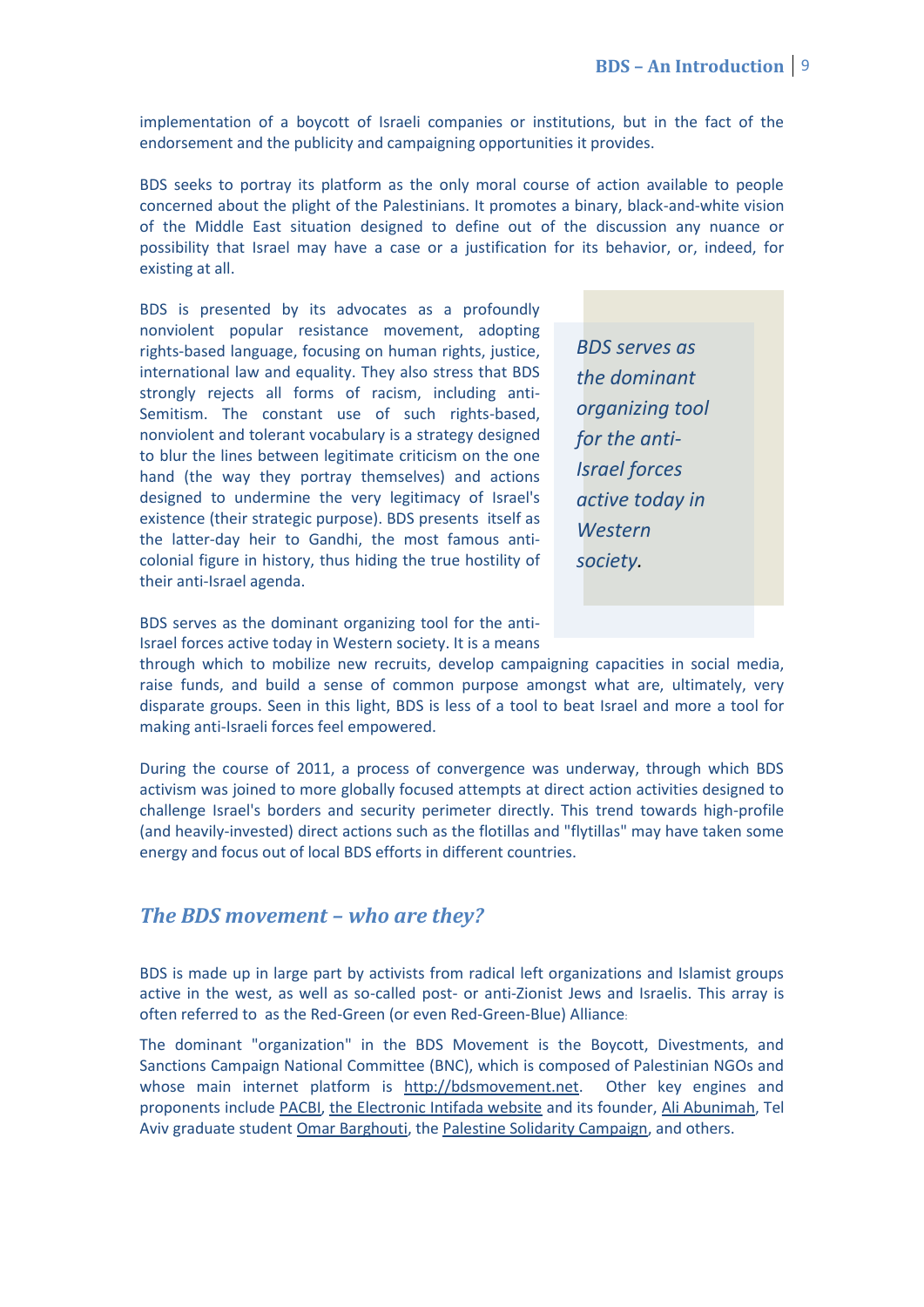There is no doubt that many of these groups draw inspiration and support from the Palestinian Authority (as well as the plethora of anti-Zionist organizations and websites).

However, the Movement is not organized in a hierarchal structure, and operates as a network that is driven by few catalysts – individuals or organizations that initiate activities that are then shared, amplified and copied across the eco-system of interested and engaged activists.

#### *BDS at work*

BDS campaigns rarely play themselves out between boycott and divestment advocates on one side and Israel and its supporters on the other. Instead, they tend to play out within communities such as college and university campuses, church meeting rooms and pews, City Hall or Local Council chambers, union halls and the boardrooms of corporations and charities. It is these civic spaces that the BDS movement seeks to turn into new fronts in the Middle East conflict, often with a heavy price tag for the organization in question.

But for all their bluster, the practical record of BDS "victories" is bare. After ten years of tirelessly advocating for divestment on college campuses, not one university has sold a single share of stock targeted by divestment advocates or adopted a formal academic boycott. Churches that once embraced a BDS position have reconsidered and rejected BDS multiple times. Municipalities and non-profits (such as cooperative food markets) have consistently said no to boycott advocates.

Defeating these motions often takes much work and focused lobbying, particularly given the obsessive and politically determined nature of much BDS activity. Experience shows that successful efforts to combat BDS draw from some common strategies, particularly the importance of building solid relationships with decision-makers and opinion elites, and the use of messages and approaches tailored to each particular sphere. Most of the time, the

*The BDS movement seeks to turn civic spaces into new fronts in the Middle East conflict*

rejection of BDS comes from wise souls within the targeted civic organization who understand the true price they are being asked to pay.

Key examples of success in fending off BDS motions and maneuvers include Somerville (US, 2004), AUT (UK, 2005), TIAA-CREF Pension Fund (US, every year since 2005), Trondheim University (Norway, 2009), Berkeley (US, 2010), Davis Co-op (US, 2010), and Marrickville (Australia, 2011). For a more complete list of BDS failures, se[e Divest This.](http://www.divestthis.com/2011/11/world-to-bds-but-you-are-losers.html)

A decade of failure has reduced BDS activists to resorting to divestment hoaxes and a focus on increasingly marginal targets to keep their campaign alive. Nevertheless, those committed to denying and

assailing Israel's legitimacy do not rest. They are ready to absorb losses and continue to look for new targets of opportunity, to reconfigure their tactics, to exploit weaknesses of civic organizations and to capitalize on any progress they make (no matter how trivial or temporary). At the same time, this process of adaptation has also led to greater sophistication in some instances, and more strategic (and less public) targeting of possible arenas, including local government.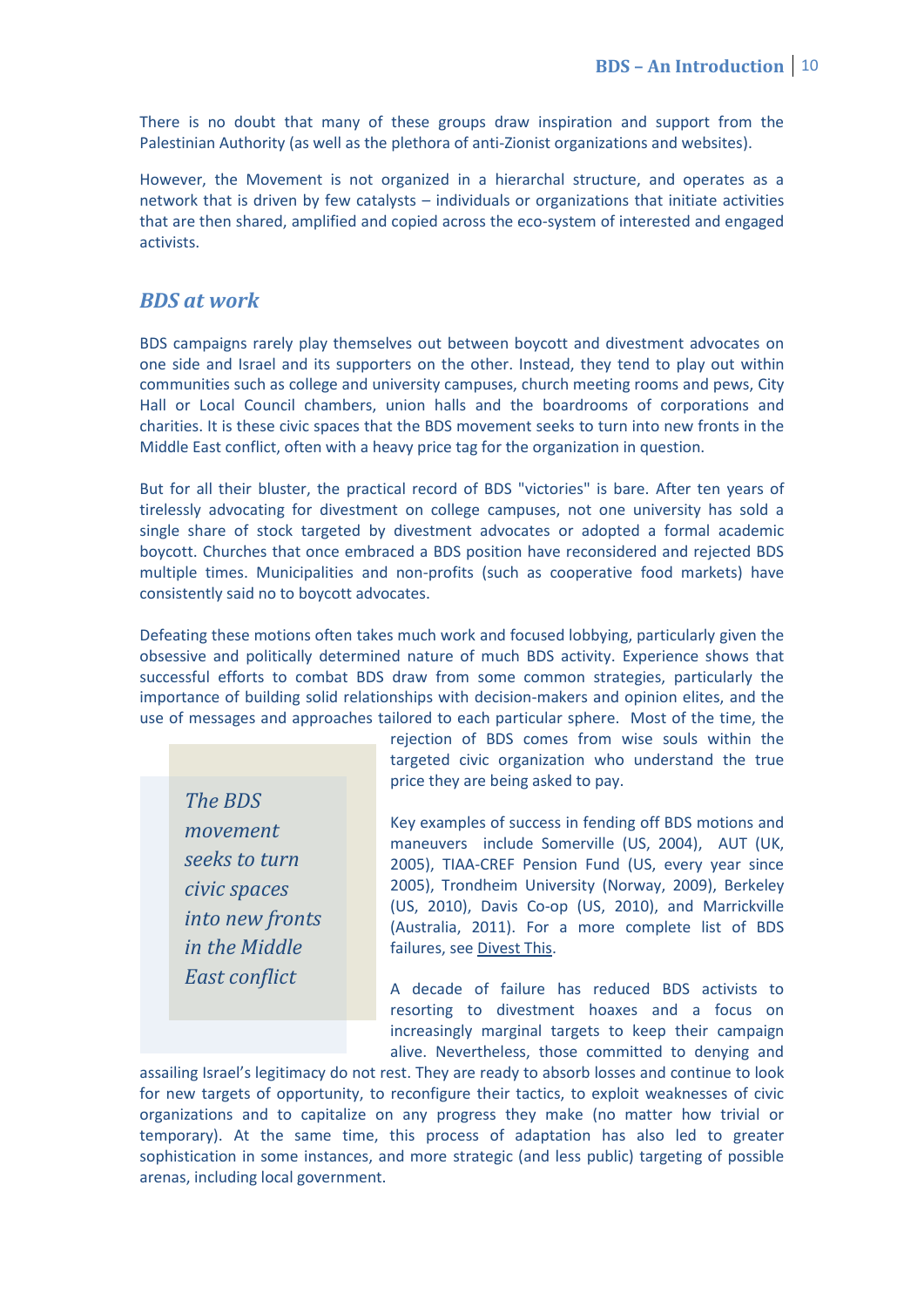# *The Costs of BDS*

BDS has been repelled at most if not all of the institutions where it has been attempted. But the cost has been high, more often than not to the institution in question rather than to Israel.

Whenever an institution has accepted a BDS proposal, the results have been rancor, division and conflict within the organization. Divestment advocates who manage to convince (or trick) an organization into buying into BDS will pocket their (often brief) win, leaving the organization behind to deal with the wreckage left in the wake of a boycott or divestment debate.

In financial or commercial terms, despite over ten years of constant agitation, the BDS record is lame to say the least. As highlighted by **Divest This**, Israel's economy continues to flourish, with foreign investment growing consistently, whereas BDS efforts to target supermarket chains, global companies invested in Israel or particular Israeli exporters consistently fail. True to the propagandistic nature of the entire BDS project, but also perhaps simply because they are unable to come to terms with their inability to advance concrete boycotts, BDS activists [regularly claim](http://www.divestthis.com/2012/01/pennbds-tiaa-cref-campaign.html) commercially-related victories even as the clear evidence and the [statements](http://www.divestthis.com/2010/08/harvard-bds-hoax-update.html) of the commercial institutions in question suggest [otherwise.](http://www.divestthis.com/2011/12/trends.html)

Ultimately, though, Israel and its supporters do pay a price, even when BDS fails, insofar as BDS controversies tend to distort debate, demanding discussion only over whether or not Israel should be punished for its "crimes," rather than pointing out the inaccuracy and unfairness of these very accusations or the responsibility of Israel's accusers for the situation in the Middle East. Thus BDS tends to crowd out discussions of the complexities of the Middle East situation, let alone all other human rights issues in the region and beyond, while also truncating the space available for pragmatic peaceful engagement.

*In financial or commercial terms, despite over ten years of constant agitation, the BDS record is lame*

It is easy for activists, half a world away from the Middle East, to call for a boycott of products made in Israel or in the West Bank. The boycott they promote doesn't require them to make any personal choices or sacrifices. Many Palestinians, on the other hand, especially those employed in Israeli settlements, would have to pay the price – in lost jobs and declining living standards - for the crusading zeal of their Western *"champions"*.

An independent poll of Palestinians conducted in June 2010 found that while a majority of 72% supported, and 26% opposed, a boycott of settlements' products, only 38% of them supported, and 60% opposed, preventing Palestinian laborers from working in settlements. The [poll](http://www.pcpsr.org/survey/polls/2010/p36epressrelease.html) was carried out by the respected Palestinian Center for Policy and Survey Research, based in Ramallah.

The Palestinians seem to be saying that they want to put the Israeli settlements out of business, but without losing their jobs in those settlements. Clearly they have mixed feelings about a boycott. They support the idea of BDS against settlements in theory, but not in practice.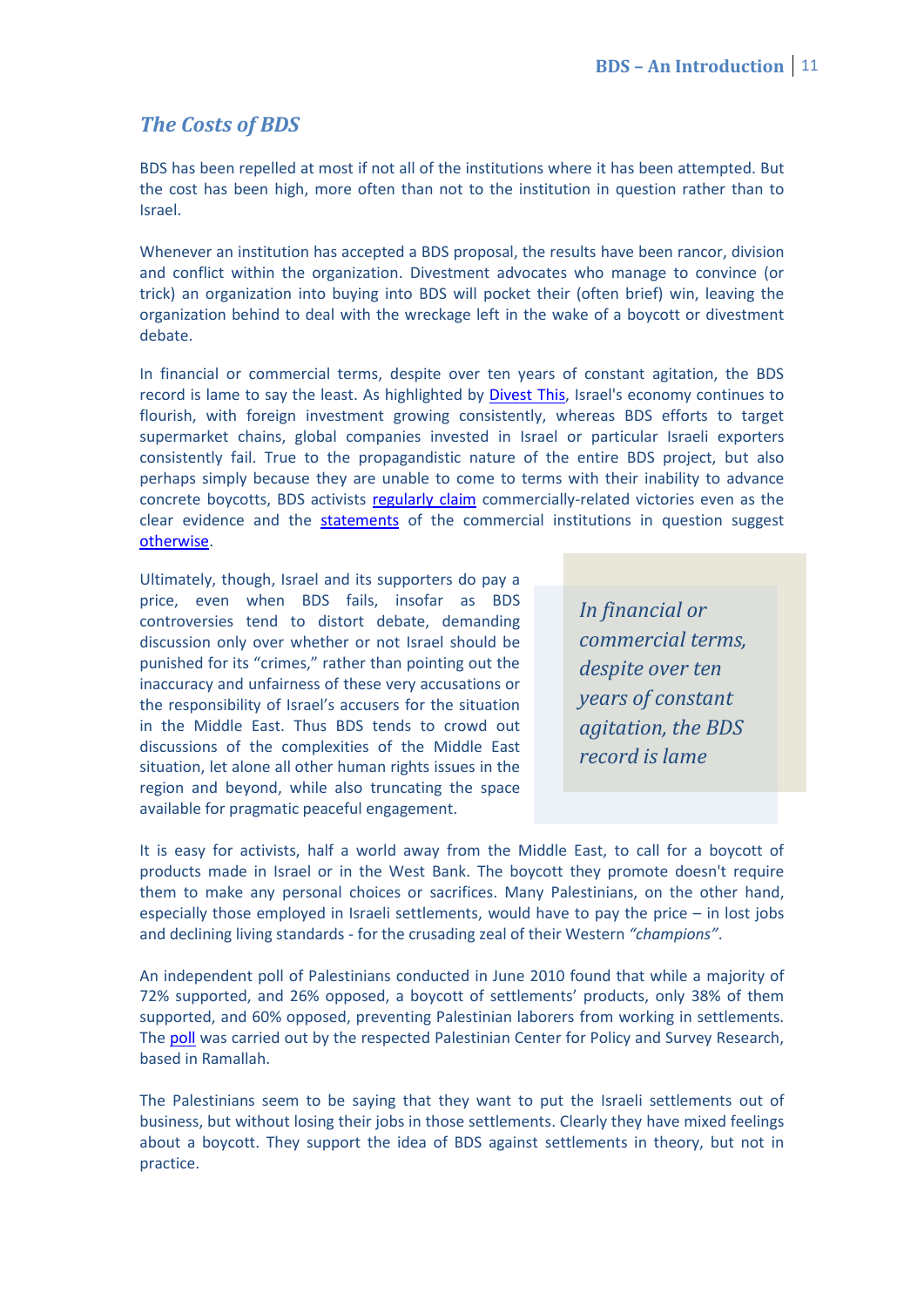At present, the Palestine General Federation of Trade Unions (PGFTU) is the Palestinians' biggest national union grouping and it is the only Palestinian union grouping affiliated to the International Trade Union Confederation. It has about 7,000 members but only a small percentage of them have jobs and pay union dues. About half of the PGFTU's dues come from workers employed in Israel or Israeli enterprises in the West Bank and are collected for the PGFTU by the Histadrut.

Statistics published by the Bank of Israel in April 2010 and confirmed by the Palestinian Finance Ministry show that work in Israel is highly important to the Palestinian economy. Some 44,000 West Bank Palestinians worked in Israel or in Israeli enterprises in the West Bank and constitute 14% of the total employed workforce among the residents of the West Bank and east Jerusalem. Total payment by Israeli employers to Palestinian workers came to \$649 million in 2008, which is more than 10% of the Palestinian gross domestic product that year and is also equivalent to total Palestinian exports that year. A further 32,000 Palestinian residents of East Jerusalem worked in Israel or in Israeli enterprises in the West Bank.

*The BDS agenda is to establish rejection of normal exchanges with Israel as a normative position in international and public affairs.*

The PGFTU has long held out against officially supporting a boycott of West Bank settlements, despite constant pressure from radical forces within the PA and from within the union movement abroad. On 5 December 2010 PGFTU President Shahir Sa'ad announced that Palestinians employed in settlements will not give up their jobs until the Palestinian Authority provides alternative work. The PGFTU leadership understands that what is needed is practical support for efforts to build bridges between Israeli and Palestinian workers and their unions, not boycotts that drive them apart.

#### *Summary*

BDS seeks to establish in people's minds the idea that Israel is an unworthy member of the international community and a society with which decent people shouldn't have any contact. **The agenda is to cut Israel and Israelis off from normal discourse and interaction and establish rejection of such normal exchange as a normative position in international and public affairs.**

**BDS is a classic propaganda campaign** – seeking to turn people against Israel by willfully misrepresenting it and pressing emotive buttons precisely because of their emotiveness, irrespective of their accuracy or appropriateness. BDS campaigns are first and foremost attempts to insert the BDS agenda into people's consciousness. BDS activists are less concerned with actually securing economic or other boycotts than with making sure they get media coverage for their political message.

**BDS is a radical, bullying agenda** which portrays Israel (and Israelis) as guilty by definition. It does not allow for any debate or discussion surrounding Israel's behavior (let alone the rights and wrongs of any other Middle East or international actor), instead framing the debate solely around actions to be taken to ostracize Israel. In the BDS worldview, there is only one moral path – BDS against Israel.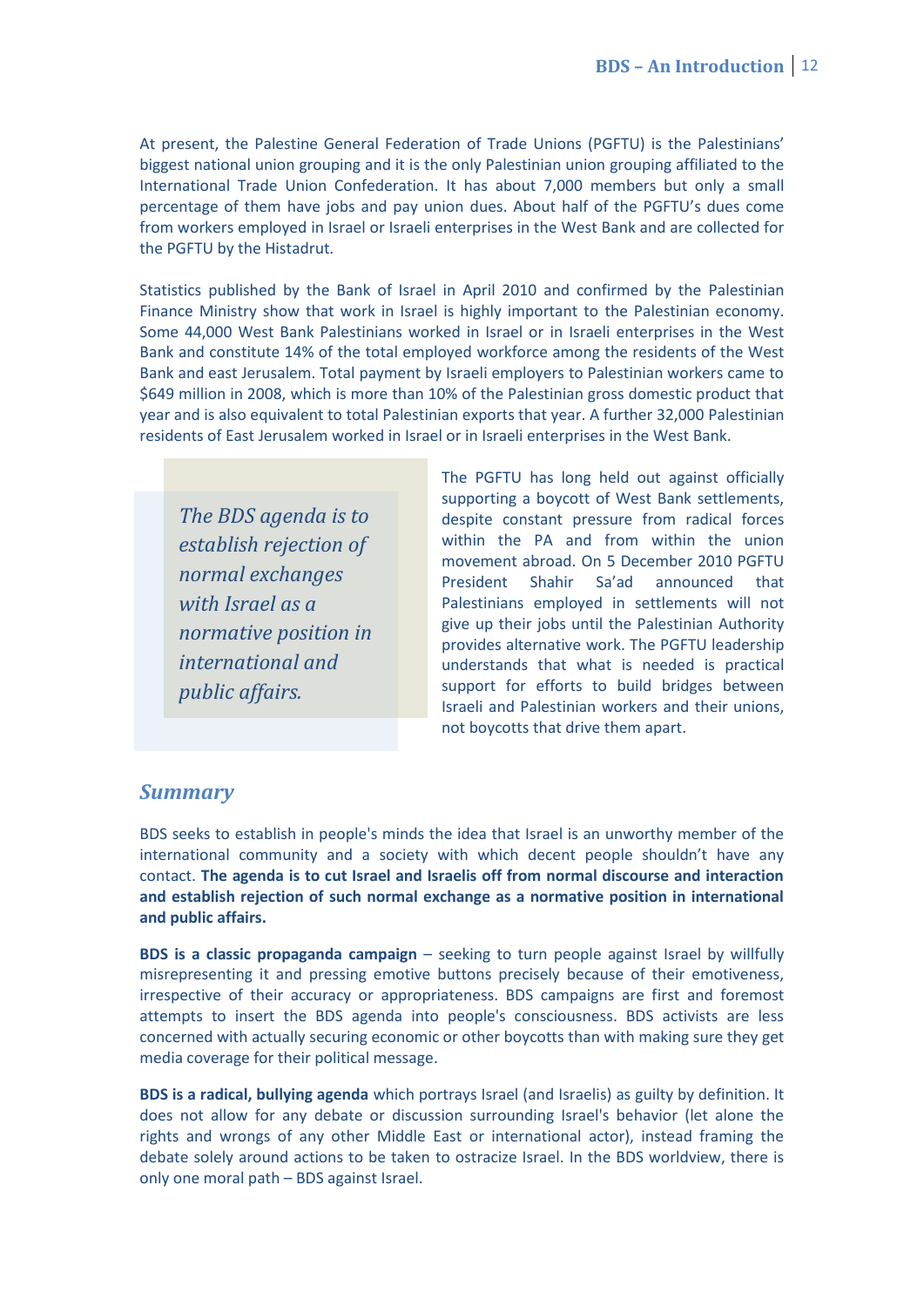**BDS is part of the larger assault on Israel** which includes, amongst other things, the abuse of international law uniquely to single Israel out for legal assault and opprobrium [lawfare], the malicious and mendacious use of the "apartheid" analogy, and the consistent demonization of Israel , its decision-making, its leaders, etc.

**BDS is anti-peace:** BDS directs its zero-sum approach to any- and everything Israeli, with no regard as to the relevance or effectiveness of this approach in terms of actually advancing peace and reconciliation between Israel and Palestinians.

- The proponents of BDS do not speak of peace, reconciliation or coexistence between Israelis and Palestinians. Their program is not one of encouraging constructive engagement or bridge-building but one of demonization, zero-sum politics, grandstanding and bullying. For the BDS movement, Israel can do no right, and any Israeli individual or institution is a legitimate target for vilification and ostracization. Claims that calls for BDS are directed merely at the Israeli government are simply untrue, as any perusal of BDS literature and campaigns shows.
- The policy of BDS rejects universally accepted principles of peacemaking and stands in diametric opposition to the policies pursued by the European Union, the Secretary General of the United Nations and other leading international actors who seek to build peace in the Middle East through cooperation, engagement and dialogue, and a peaceful solution based on the principle of two states for two peoples

**BDS actively undermines peacemaking:** It serves as a distraction from the critical task of trying to bring peace to the Middle East. Moreover, it rewards intransigence by suggesting that international pressure on Israel can replace efforts to negotiate in good faith. These activities detract from the goal of a lasting and solid peace based on co-existence and productive economic relations.

*sum approach to any- and everything Israeli, with no regard as to the relevance or effectiveness of this approach in terms of actually advancing peace and reconciliation between Israel and Palestinians.*

*BDS directs its zero-*

- BDS radicalizes Palestinian discourse, shutting voices of moderation and pragmatism out of the debate.
- BDS targets those engaged in engaging, seeking to undermine and short-circuit exactly those efforts designed to promote mutual recognition of both sides' humanity.
- BDS campaigns actively reject all kinds of peaceful joint initiatives by NGOs or UN agencies aimed at reconciling or encouraging dialogue between the Israeli and Palestinian peoples

**BDS lacks credibility:** Proponents of BDS argue that support is growing for their program of bringing positive change through political and economic exclusion of Israel, yet despite ten years of BDS campaigning:

 Israel's economy and exports continue to grow, and have nearly doubled over the last decade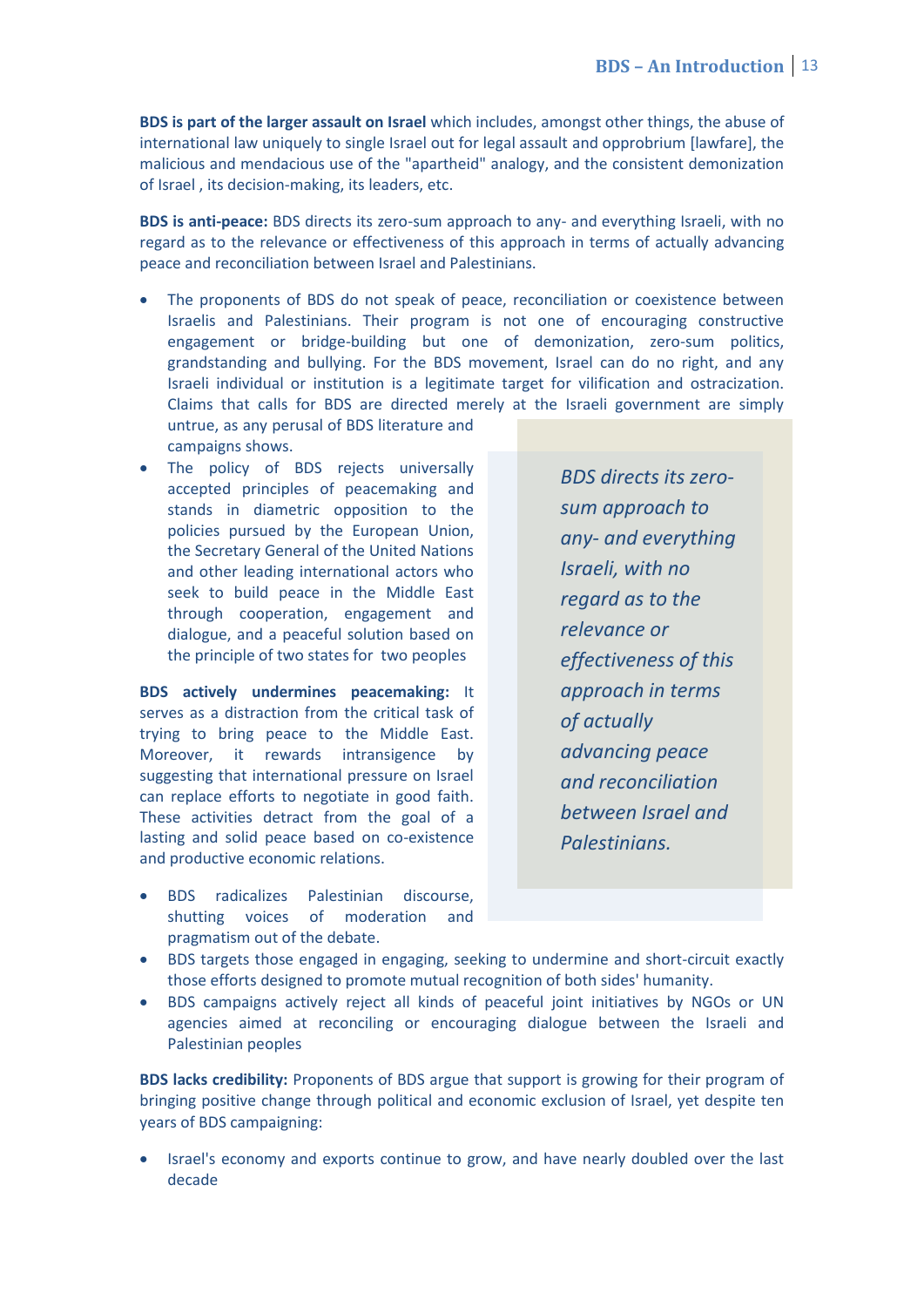- Investment in Israel is also growing rapidly and showing no signs of slowing.
- More European venture capital is invested in Israel than in any single European state.
- No single university has adopted the academic boycott BDS so regularly calls for

More and more frequently BDS activists attempt to fill the credibility gap between their claims and their actual achievements with fraud (such as divestment hoaxes) and noise, such

> *By wrapping itself in the imagery and language of civil and human rights, of non-violent resistance and anticolonialism, BDS is tapping well-established strains of political thought and activism and channeling them uniquely in the service of a clearly anti-Israel agenda, driven by fundamental hostility to Israel's very existence.*

as recent efforts to disrupt Israelrelated cultural events.

These stunts, together with the movement's claims of growing success, suggest that their criteria for defining such success are simply the ability to get noticed or to successfully obstruct performances of Israeli musicians and the like. Nowhere have they shown how their actions bring benefits to Palestinians, in any shape or form.

BDS seeks to present itself as representing a grass-roots groundswell of opinion, when in actual fact its ability to insinuate itself onto the agenda of civic institutions (as has happened in some unions) derives largely from the active exploitation of procedural mechanisms on the part of relatively few activists, usually driven by a deep animus towards the State of Israel and its people. The views and priorities of the majority of those organizations' members are never canvassed, nor their support secured.

Nevertheless, BDS presents a threat to Israeli interests, to Jewish communities and to all those who wish to see a strong, vibrant Israel living side-by-side in peace with its neighbours. BDS campaigning has a corrosive effect on exposed populations, and, to some extent, on the parameters of public discourse surrounding Israel, even when concrete BDS initiatives are rejected. BDS also offers an organizing focus and engine for anti-Israel activity, allowing campaigners to harness often naïve and unwitting support for their agenda. By wrapping itself in the imagery and language of civil and human rights, of non-violent resistance and anti-colonialism, BDS is tapping well-established strains of political thought and activism and channeling them uniquely in the service of a clearly anti-Israel agenda, driven by fundamental hostility to Israel's very existence.